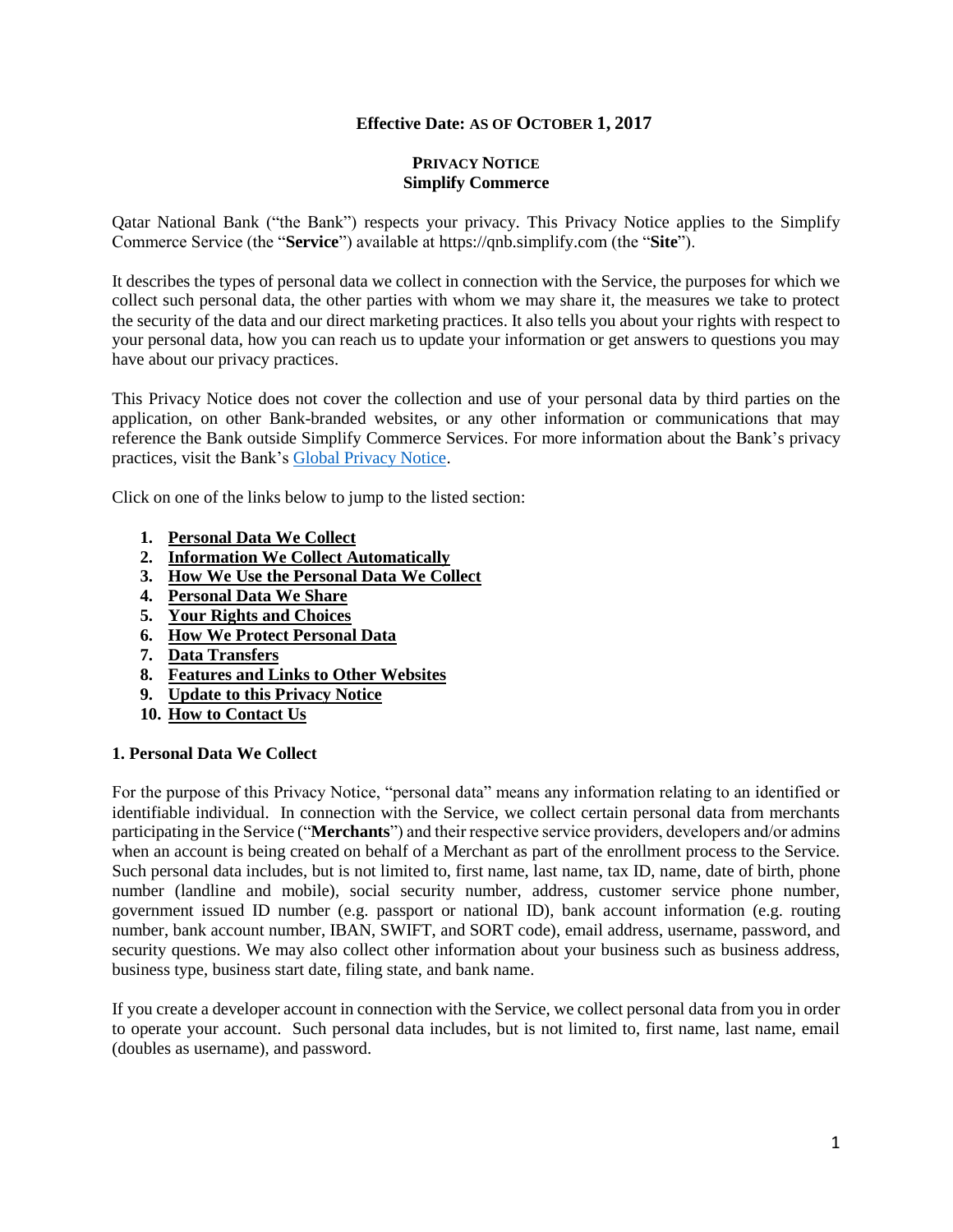We may also collect personal data from merchants, developers or other third parties who sign up to learn more about the Service or our partners. Such personal data includes, but not is limited to, first name, last name, email address and information about your business.

We may also process the personal data of individuals who make payments through the Service on behalf of Merchants. There are obligations that apply to Merchants with respect to personal data about individuals making payments to Merchants through the Service, which are described in the Simplify Commerce Merchant Terms of Use ("**Merchant TOU**"). Please make sure to read the Merchant TOU carefully to make sure you understand how these obligations may apply to you and that you can comply.

# **2. Information We Collect Automatically**

We, our service providers and partners collect certain information by using automated means, such as cookies and web beacons, when you interact with our advertisements, mobile applications, or visit our websites, pages or other digital assets. The information we collect in this manner may include: IP address, browser type, operating system, mobile device identifier, referring URLs and information on actions taken or interaction with our digital assets. A "cookie" is a text file placed on a computer's hard drive by a web server. A "web beacon," also known as an Internet tag, pixel tag or clear GIF, is used to transmit information back to a web server. To learn more about cookies, web beacons and similar technologies used on the Site, please see Simplify Commerce Service Cookie Notice located at the bottom of this document.

# **3. How We Use Personal Data We Collect**

We may use the personal data we obtain about you to:

- Create and manage your online account, provide the Service to you, and respond to your inquiries;
- Validate your payment card information;
- Provide, administer and communicate with you about products, services and promotions including the display of customized content and advertising;
- Protect against and prevent fraud, unauthorized transactions, claims and other liabilities, and manage risk exposure and franchise quality;
- Operate, evaluate and improve our business (including by developing new products and services; managing our communications; determining the effectiveness of our advertising; analyzing our products, services and websites; facilitating the functionality of our websites; and performing accounting, auditing, billing, reconciliation and collection activities);
- Communicate with you by email, phone, or SMS in connection with the Service;
- Assist third parties in the provision of products or services that you request from third parties;
- Monitor the use of and improve our interactive assets, including the Simplify Commerce website;
- Perform data analyses (including anonymization of personal information);
- Enforce our Merchant TOU;
- Comply with applicable legal requirements and industry standards and our policies; and
- Perform auditing, research and analysis in order to maintain, protect and improve our services.

We also may use the information in other ways for which we provide specific notice at the time of collection.

### **4. Personal Data We Share**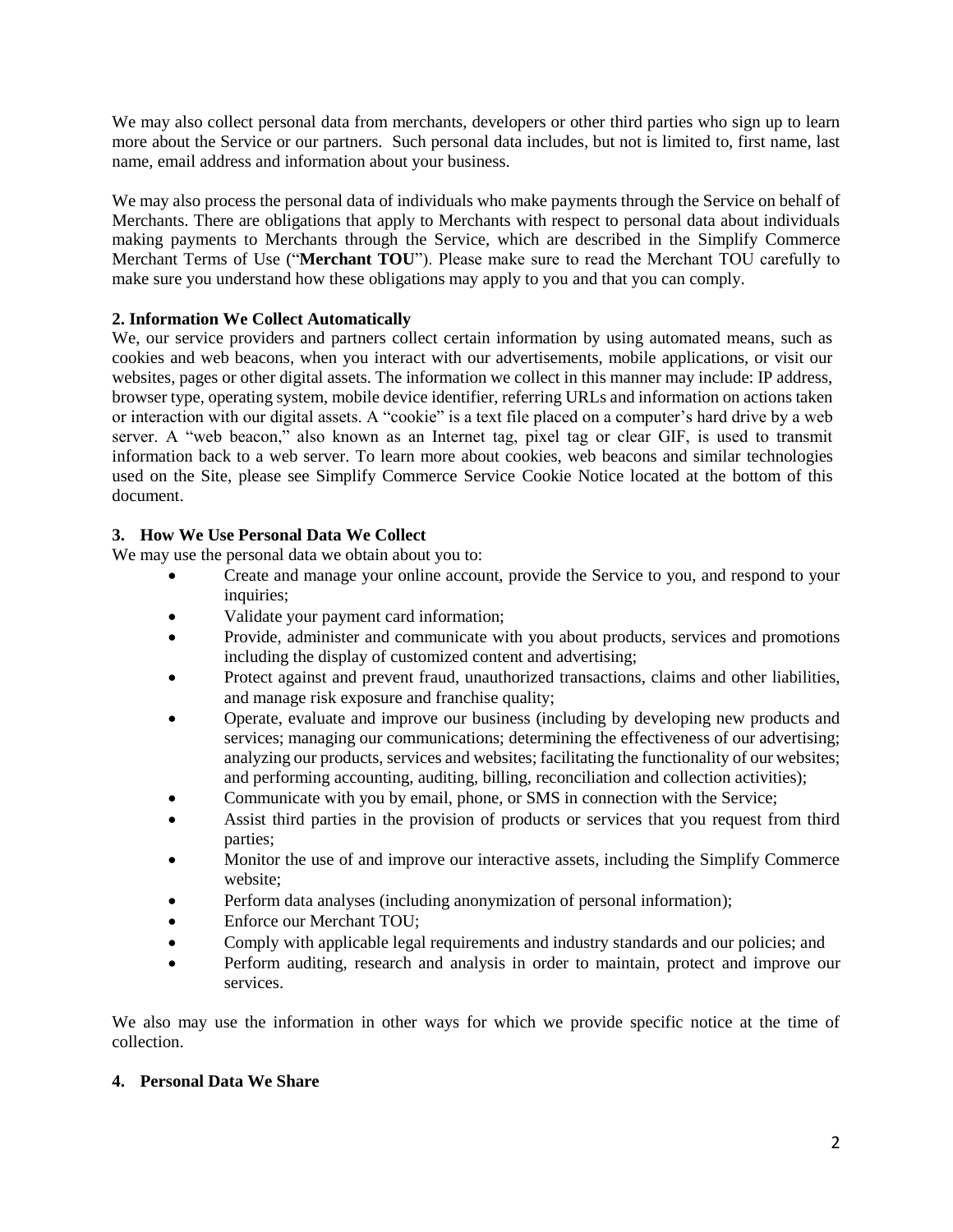We do not sell or otherwise disclose personal data we collect about you, except as described in this Privacy Notice or otherwise disclosed to you at the time the data is collected.

We share personal data to perform the services requested through the Service. When you create an account with the Bank, either for yourself or on behalf of a Merchant, we share your personal data with the independent third party acquirer you have chosen in connection with the Service (referred to herein as "Processor"), to allow them to review and evaluate your account application, to create an account for you, to process payment transactions performed on such Merchant's customers and to provide the Service. Since the Processor will be responsible for the processing of your personal data for the above mentioned purposes you should become familiar with its privacy and data protection practices as detailed in their privacy notice. The Bank does not control and assumes no liability for the data protection practices of the Processor.

We may also share personal data with our affiliates, entities that assist with payment card fraud prevention, and merchants. We may share aggregated and de-identified information with participating financial institutions and their customers. For example, we may share data to show trends about the general use of the Service.

We also may share personal data with our service providers who perform services on our behalf. We do not authorize these service providers to use or disclose such data except as necessary to perform certain services on our behalf or to comply with legal requirements. We require these service providers by contract to appropriately safeguard the privacy and security of personal data they process on our behalf.

We may work with third parties to provide additional products or services which may be offered to you. At the time these products or services are offered to you, you will be asked if you consent to share your personal data with such third parties for the purpose of providing such product or service, or for other purposes, such as marketing. If you agree with our sharing your personal data with such third party for such specific purpose, we then may share your personal data with such third party.

We also may disclose personal data about you (i) if we are required to do so by law or legal process, (ii) if we are requested by law enforcement authorities or other government officials, or (iii) when we believe disclosure is necessary or appropriate to prevent physical harm or financial loss, or in connection with an investigation of suspected or actual fraudulent or illegal activity. We also reserve the right to transfer personal data we hold about you in the event we sell or transfer all or a portion of our business or assets. We may also disclose your personal data to potential acquirers in the event of a prospective sale or transfer. Following such a sale or transfer, you may contact the entity to which we transferred your personal data with any inquiries concerning the processing of that information.

We also may share personal data otherwise with your consent.

In addition, we also may share aggregated or anonymized data with third parties for any lawful purpose.

### **5. Your Rights and Choices**

You have certain rights regarding the personal data we maintain about you. We offer you choices about what personal data we collect from you, how we use that data, and how we communicate with you.

You may refrain from submitting information to us. However, if you do not provide personal data when requested, you will not be able to register with the Service and we may not be able to provide you with information about the Simplify Commerce products and services.

You have the right to request access to and receive information about the personal data we maintain about you, and update and correct inaccuracies in your personal data, as appropriate. The right to access personal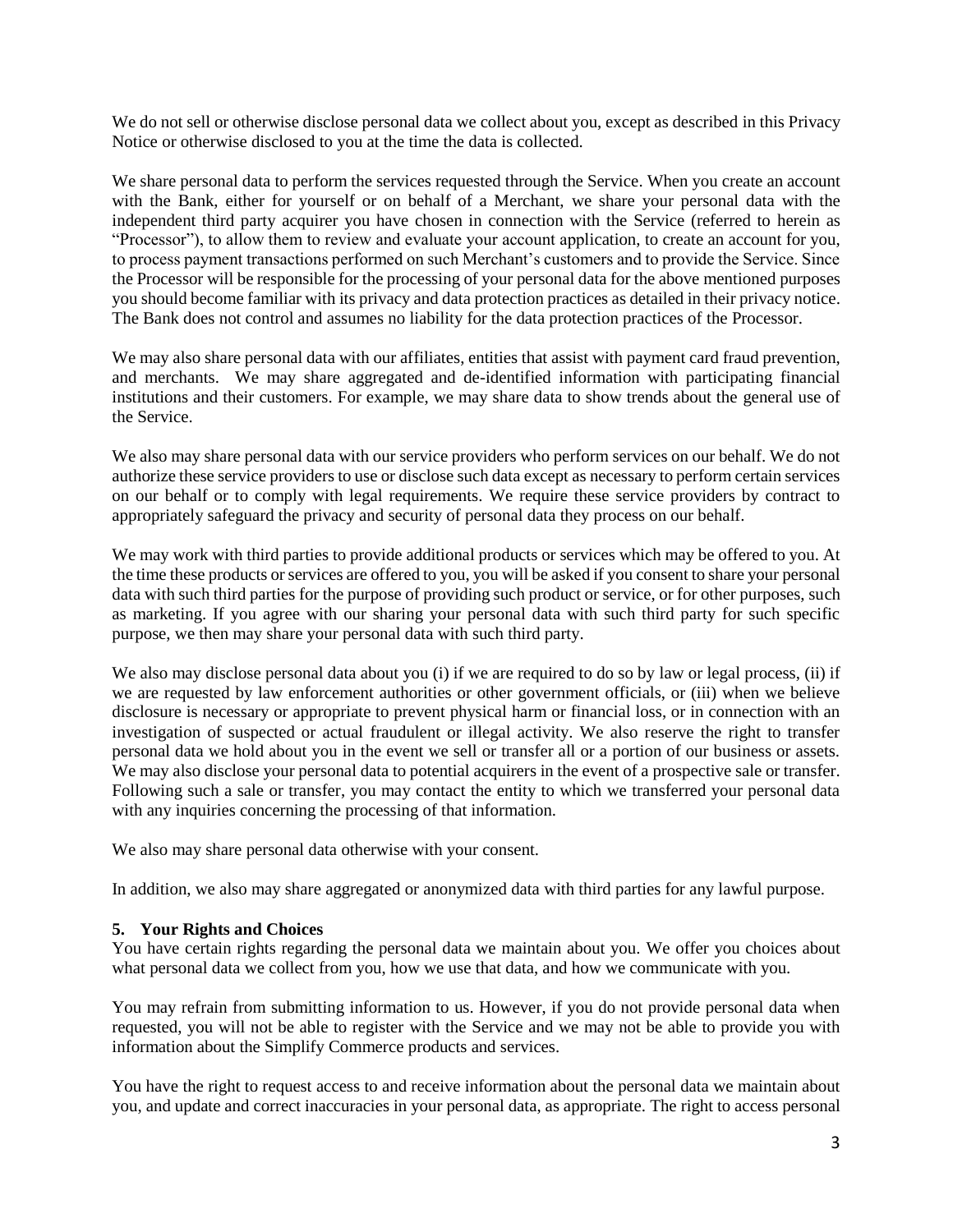data may be limited in some circumstances by local law requirements. To update your preferences, ask us to remove your information from our mailing lists, delete your account or submit an access request, please contact us as specified in the "How to Contact Us" section below.

If you opt-in to receive communications about the Bank products or services or Simplify Commerce, we may send you communications that we believe may be useful to you. You can at any time tell us not to send you marketing communications by email by clicking on the unsubscribe link within the marketing e-mails you receive from us or by clicking www.simplify.com/commerce/unsubscribe. We will apply your preferences going forward.

If you sign-up to receive information about the services of our partners, you may receive other communications from our partners. If you don't wish to receive communications from our partners, please contact them directly to inform them of your preference.

## **6. How We Protect Personal Data**

We restrict access to personal data about you to those employees who need to know that information to provide products or services to you. We maintain appropriate administrative, technical and physical safeguards to protect the personal data we have about you against accidental or unlawful destruction, accidental loss, unauthorized alteration, unauthorized disclosure or access, misuse, and any other unlawful form of processing of the personal data in our possession. We also take measures to destroy or permanently de-identify personal data when there is no longer a business need to keep the data. The types of measures we take vary with the type of information, and how it is collected and stored.

## **7. Data Transfers**

We may transfer personal data to countries other than the country in which the data was originally collected. These countries may not have the same data protection laws as the country in which you initially provided the data. When we transfer your personal data to other countries, we will protect that data as described in this Privacy Notice.

Simplify Commerce is provided on a global platform. To offer our services, we may need to transfer your personal information among several countries. We endeavor to comply with applicable legal requirements providing adequate safeguards for the transfer of personal information to countries outside of your local country.

### **8. Features and Links to Other Websites**

The Service may contain links to websites maintained by third parties. Any personal data collected on the resulting website will not be controlled by The Bank or its service providers but will be subject to the privacy notice and terms of use of the resulting website. We strongly suggest that you review the Privacy Notice and terms of use of the resulting website.

### **9. Updates to Our Privacy Notice**

This Privacy Notice may be updated periodically and without prior notice to you to reflect changes in our personal data practices. We will post a prominent notice on our Site to notify you of any significant changes to our Privacy Notice and indicate at the top of the notice when it was most recently updated. Please check this Privacy Notice and the Simplify Commerce website periodically to ensure that you are aware of any changes or updates.

### **10. How to Contact Us**

To update your preferences, ask us to remove your data from our mailing lists or submit an access request for personal data collected through this Site or the Service, please contact us as specified below. The right to access personal data may be limited in some circumstances by local law requirements.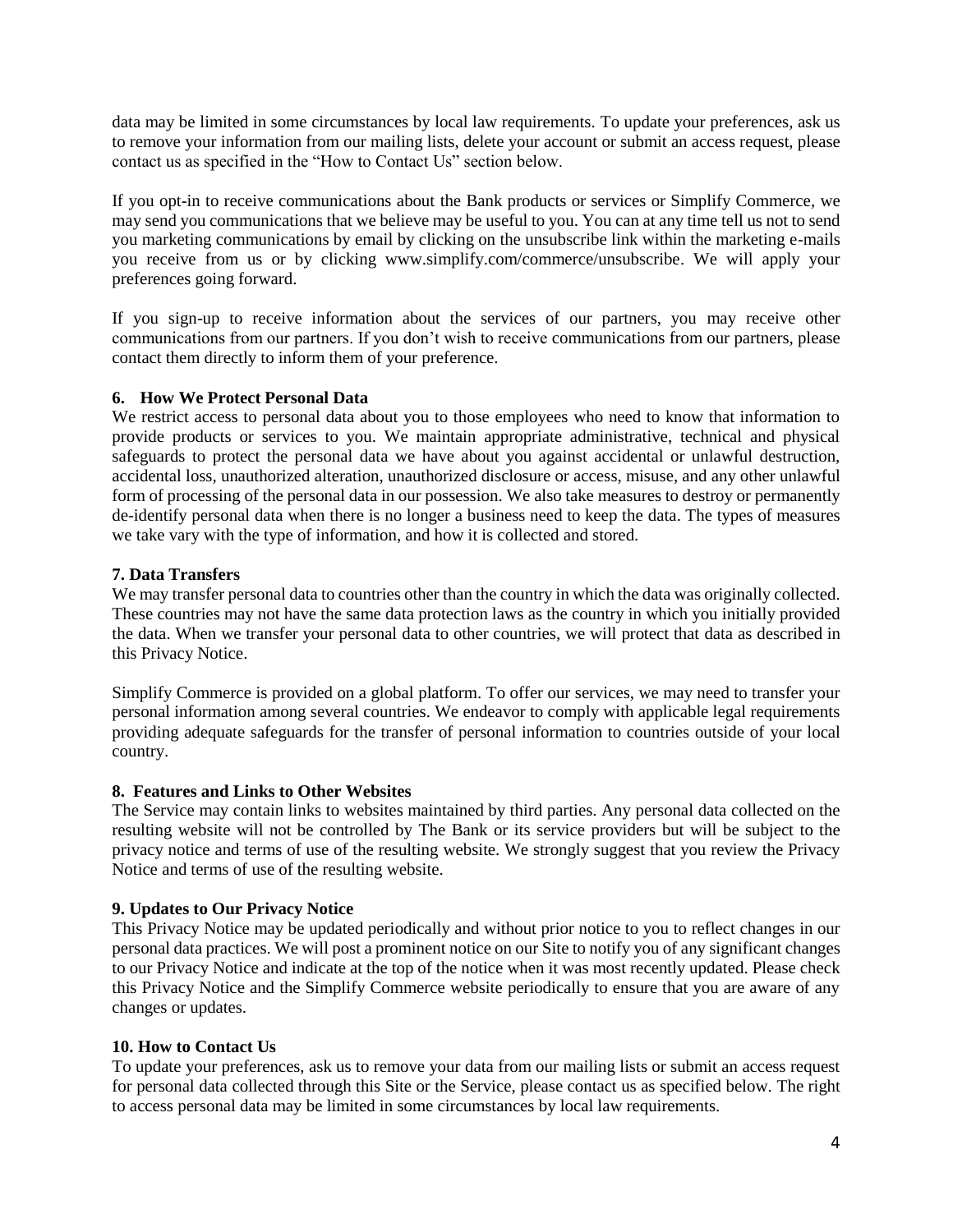When submitting a request to exercise your data protection rights, it must be done in writing and contain and/or enclose the following:

- i. The name of the data owner and its domicile and/or other means to communicate to the same our response to the request received;
- ii. The specific indication of the data protection right which you wish to exercise;
- iii. A clear and precise description of the personal data for which the exercise of any data protection rights is pursued; and
- iv. If you reside in a country in Latin America, the documents needed to evidence the data owner's identity or, when applicable its proxy's identity and legal representation faculties.

If you are a Merchant, to exercise your data protection rights in relation to the operation of the Service performed by Processor and the relevant payment transactions, please email Simplify Commerce Customer Support at [merchant.acquiring@qnb.com](mailto:merchant.acquiring@qnb.com) and we will pass your email on to the Processor.

If you have any questions or comments about this Privacy Notice or if you would like us to update the data we have about you or your preferences, please click here. You may also contact us by writing to: [merchant.acquiring@qnb.com](mailto:merchant.acquiring@qnb.com)

To assist us in responding to your request, please provide us with information of your issue or concern and include as many details as possible. We will review and respond to all complaints within a reasonable period of time. If you are not satisfied with our response, to the extent permitted by applicable law, you may take your complaint to the applicable regulator in your jurisdiction.

### **Cookie Notice**

#### **Effective Date: October 1st 2017**

Qatar National Bank ("the Bank") respects your privacy. The Simplify Commerce Service (the "**Service**"), available at https://qnb.simplify.com (the "**Site**"), uses cookies, web beacons and similar technologies (collectively, "**cookies**") to function effectively. A cookie is a text file containing small amounts of information which is downloaded on your device's memory and can subsequently be accessed by our web servers. A web beacon is an object embedded in and downloaded together with a webpage which provides information as to the viewing of that webpage.

This Cookie Notice provides you with information about the cookies used on the Site, their purpose, and the choices you can make with regard to the use of cookies. You can find more by accessing the Cookie Consent tool on the Site*.*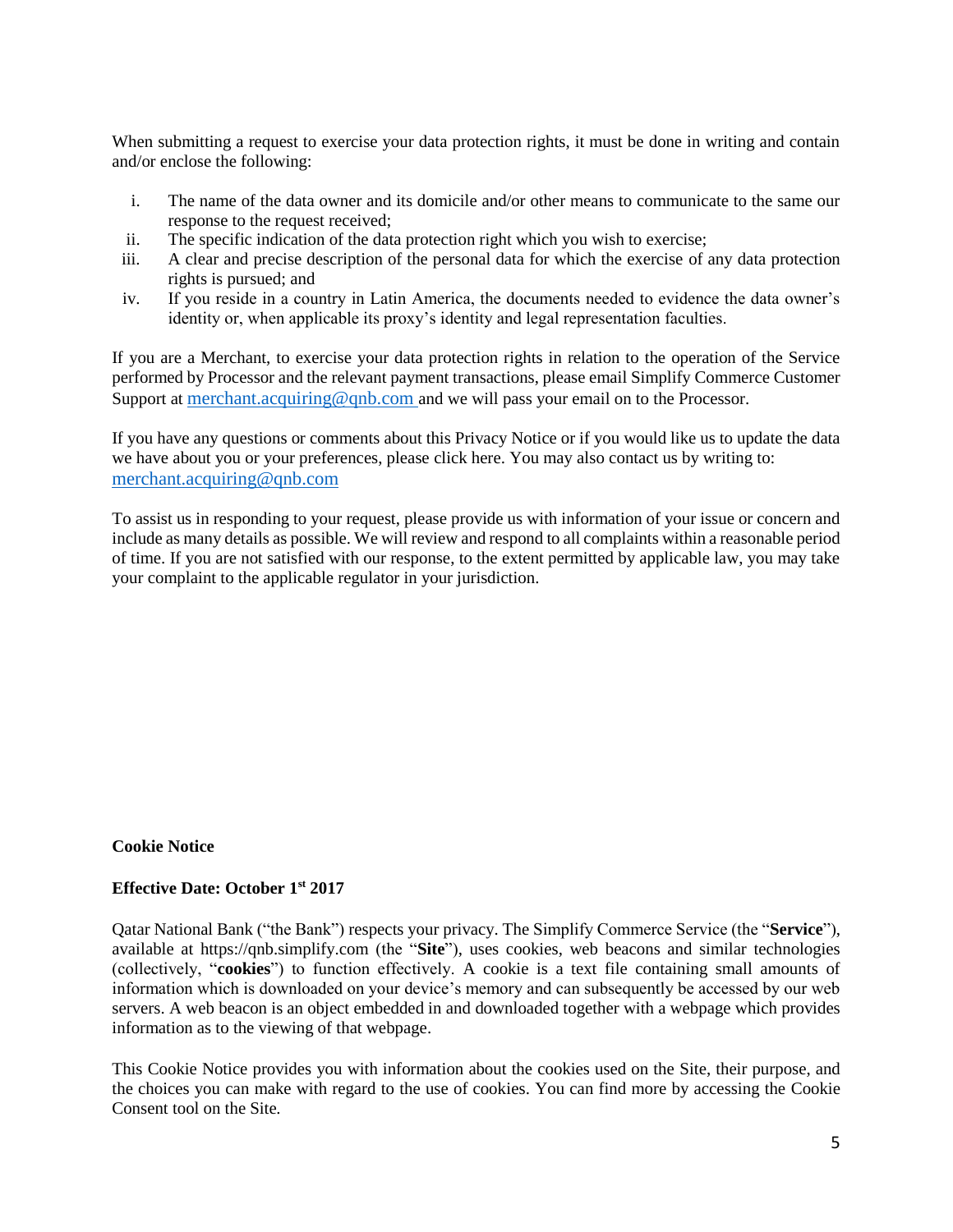## **Cookies used on the Site**

## *Essential cookies*

Some cookies are essential for the Site to function effectively and to offer you Site services. For example, essential cookies enable you to securely access and navigate within the Site and its functionalities or signin.

Essential cookies collect the following information: session ID (to remember your credentials in the course of your session); security token and other server affinity and authentication data (to establish and maintain communication with the most appropriate servers).

We use essential cookies for the duration of each session ("**session cookies**"). Session cookies are deleted when you log out of the Site or when you close your web browser.

Session cookies are also used by us or our service providers to know whether our cookie consent notice has been viewed and to allow for the frequency capping of the cookie on-site notice (an on-site cookie notice at the bottom of the landing page that informs you that cookies are used on the Site and how to enable and disable them). In addition, we use session cookies to remember the choices you make on our Site, for example, to remember your language preferences.

You may reject essential or session cookies by altering the cookie function of your browser. The "help" option of the toolbar on most browsers will tell you how to stop accepting new cookies, how to be notified when you receive a new cookie, and how to disable existing cookies. However, if you reject these cookies, you may not be able to use full or part of the Site, as these cookies are strictly necessary for the Site to operate.

## *Advertising cookies*

Third party cookies listed in the Cookie Consent tool are used for web advertising purposes, such as to understand your use of the Site and your online activities and to present you with relevant offers and advertisement tailored to your interests, including on the basis of your selected country or language. You may see certain advertisement on other websites because we work with advertising partners to customize relevant content to you on third-party websites.

Advertising cookies collect the following information: unique identification assigned to your device; IP address; device and browser type; operating system; referring URLs; content viewed, products purchased, or other actions taken on the Site; time and date of those actions; country information.

You may enable or disable advertising cookies from being placed and accessed on your device through the Cookie Consent tool of the Site.

### *Analytics cookies*

The Bank and third party analytics cookies like Omniture cookies are used on the Site for website analytics purposes, such as creating anonymized reports and statistics on the performance of the Site. In addition, third party cookies listed in the Cookie Consent tool used to manage and improve the performance of the Site. This includes performance cookies that help us understand the use of the Service, including on the basis of your selected country or language.